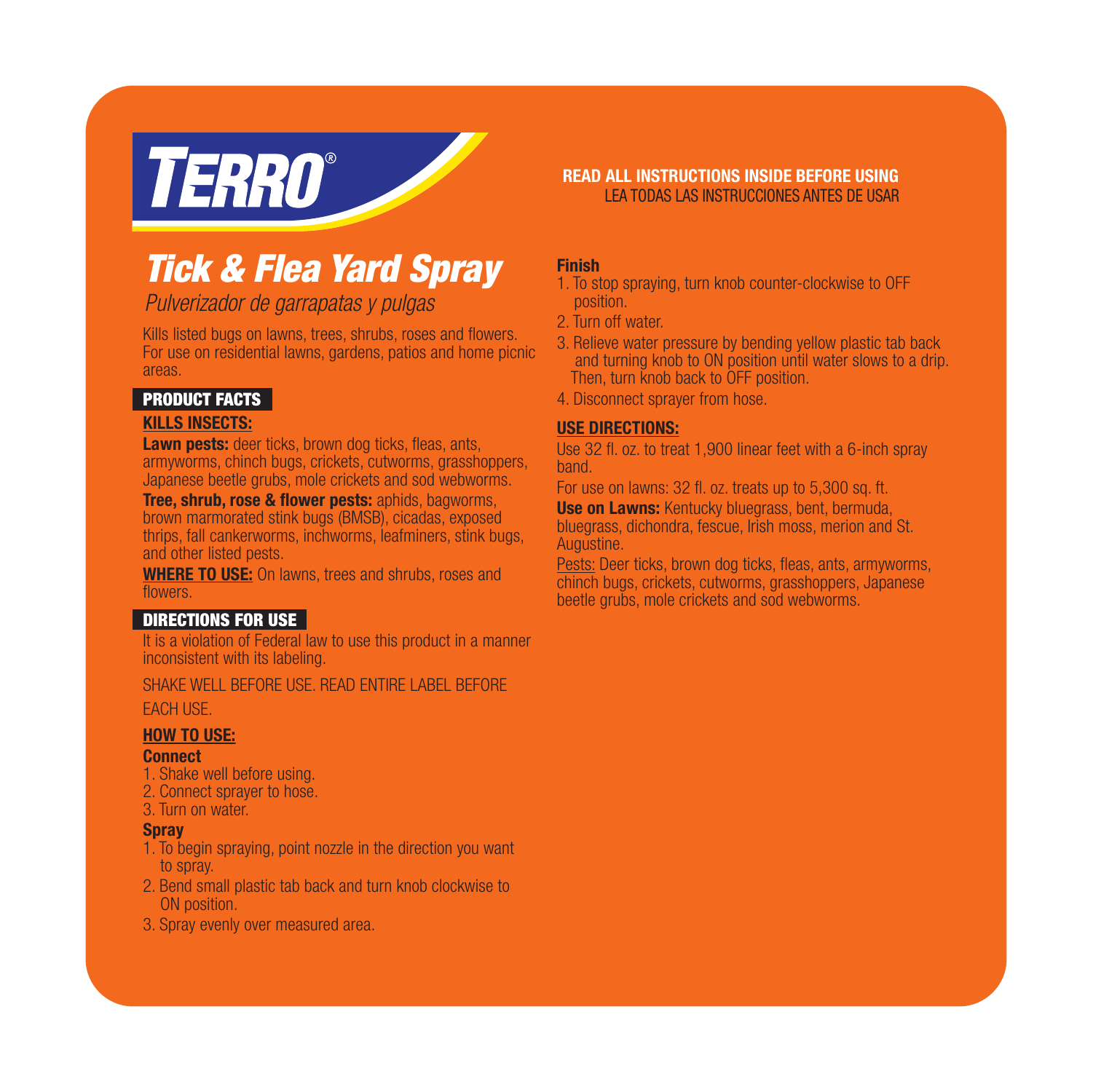How to Use: Thoroughly wet down grass a few hours before applying. Home lawns should be no taller than 3 inches at time of application. Slightly more water may be used as long as the amount of product per area is as listed below. For heavy infestations, repeat application after 2 weeks. For listed insects 32 fl. oz. treats 5,300 sq. ft.

Use on Trees & Shrubs: Arizona Cypress, azalea, birch, non-bearing citrus, conifers, elm, English ivy, euonymus, weeping fig, fir, honeysuckle, lilac, mock-orange, oak, palm, philodendron, pine, poinsettia, tulip, poplar, rhododendron, taxus

Pests: aphids, bagworms, brown marmorated stink bugs (BMSB), cicadas, exposed thrips, fall cankerworms, inchworms, leafminers, mealybugs, spider mites, whiteflies, fall webworms on cherry and honeysuckle. budworms on conifer, elm leaf beetles, elm spanworms and fall webworms on elms, tussock moths on douglas and grand firs, citrus black flies on non-bearing citrus.  $\frac{1}{\text{a}}$  oakworms on oaks, stink bugs, pine beetles, pine moths,  $\bullet$  Do not manipulate point  $\cdot$ pine needleminers, and needle scales on pines.

How to Use: Apply as a thorough spray, wetting leaves  $\bullet$  D and branches but do not let runoff occur. Try to penetrate dense foliage. Spray in the late afternoon or evening, when the temperature ranges from 50 to 75°F and when there is little or no wind. Spray at the first sign of insects. Repeat as necessary; use intervals of 4-8 days.

Use on Roses & Flowers: Ageratum, aster, azalea, begonia, coleus, common ninebark and snowberry, exacum, gladiolus, gold bells, hypoestes, ivy, lilac, marigold, mock-orange, nannyberry, orchid, pansy, pea shrub, petunia, poinsettia, rhododendron, rose, snapdragon, zinnia.

Pests: Aphids, bagworms, brown marmorated stink bugs (BMSB), cicadas, exposed thrips, fall cankerworms, fall webworms, inchworms, leafminers, leafrollers, mealybugs, spider mites, stink bugs and whiteflies.

How to Use: Apply as a thorough spray, wetting the plants thoroughly, but do not let runoff occur. Try to hit underside of leaves and penetrate dense foliage. Spray in the later afternoon or evening, when the temperature ranges from 50 to 75°F and when there is little or no wind. Spray at

the first sign of insects. To maintain effectiveness; spray as reinfestation occurs but use intervals of 4-8 days.

## USE PRECAUTIONS AND RESTRICTIONS:

READ ENTIRE LABEL BEFORE EACH USE.

This product is not registered for use against stink bugs, brown marmorated stink bugs and Asian lady beetles in the state of California.

## APPLICATION RESTRICTIONS:

Do not apply this product in a way that will contact adults, children, or pets, either directly or through drift.

- Do not breathe vapors or spray mist.
- Do not apply when food is present.

• All outdoor applications must be limited to spot or crack and crevice treatments only, except for the following permitted uses: (1) Treatment to soil or vegetation around structures; (2) Applications to lawns, turf, and other vegetation.

- Do not make applications during rain.
- Do not water the treated area to the point of runoff.

• Do not apply directly to sewers or drains, or to any area occur. Iry to penetrate like a gutter where drainage to sewers, storm drains,<br>2000 00 Helphan and the serve bodies or aquatic behitet sep soour avecant as water bodies, or aquatic habitat can occur, except as directed by this label.

> This product helps reduce annoying and troublesome listed outdoor insects. Do not spray animals. People and pets should not be allowed in treated areas until spray has dried.

 $\bullet$  Apply insecticide when insects first appear and repeat as necessary but not more frequently than every 3 days.

This product kills most troublesome listed outdoor insects, which destroy lawns, gardens, and are an annoyance on patios and at picnics.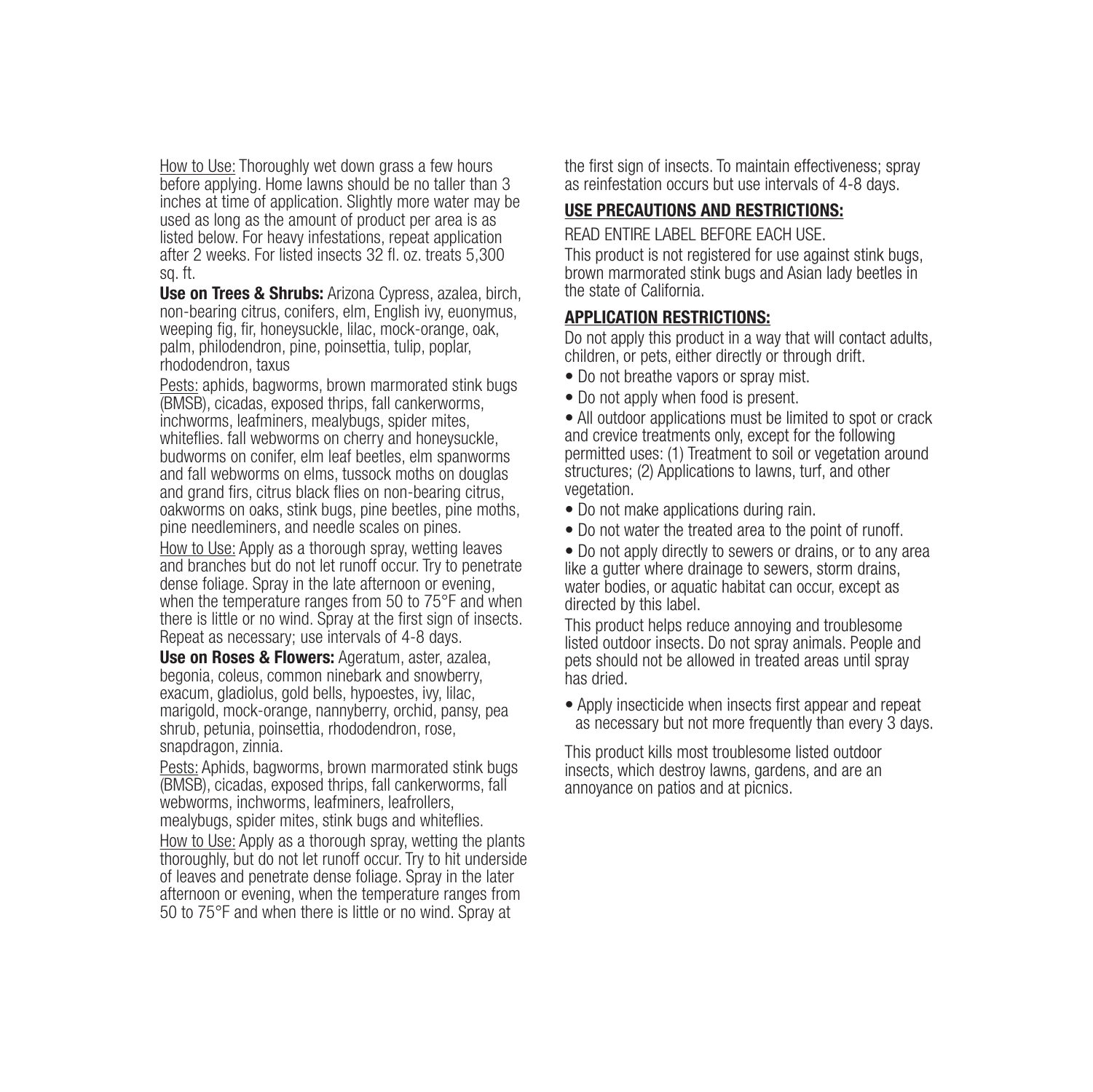# STORAGE AND DISPOSAL

Do not contaminate water, food, or feed by storage and disposal.

PESTICIDE STORAGE: Store in a cool, dry area, preferably a locked storage area. Store above freezing. Do not store diluted spray. Store with container tightly closed. Always store pesticides in the original container, do not transfer to food or drink container. Avoid contamination of food, feed, and domestic water supplies. Store away from food and pet food. **PESTICIDE** DISPOSAL AND CONTAINER HANDLING: Non-refillable container. Do not reuse or refill this container. *If empty:* Place in trash or offer for recycling if available. *If partly filled:* Call your local solid waste agency for disposal instructions. Never place unused product down any indoor or outdoor drain.

## FIRST AID

**IF ON SKIN OR CLOTHING:** Take off contaminated clothing. Rinse skin immediately with plenty of water for 15-20 minutes. Call a poison control center or doctor for treatment advice. enter or doctor for **CÓMO UTILIZAR:** 

IF SWALLOWED: Immediately call a poison control center or doctor. Do not induce vomiting unless told to do so by a poison control center or doctor. Do not give any liquid to the person. Do not give anything by mouth to an unconscious person.

Have the product container or label with you when calling a poison control center or doctor or going for treatment. For information regarding medical emergencies or pesticide incidents, call 888-740-8712.

## PRECAUTIONARY STATEMENTS

## HAZARDS TO HUMANS AND DOMESTIC ANIMALS

CAUTION: Harmful if absorbed through skin. Avoid contact with skin, eyes, or clothing. Wash thoroughly with soap and water after handling and before eating, drinking, chewing gum, or using tobacco. Remove and wash contaminated clothing before reuse.

## ENVIRONMENTAL HAZARDS:

This pesticide is extremely toxic to aquatic organisms, including fish and invertebrates. To protect the environment, do not allow pesticide to enter or runoff into storm drains, drainage ditches, gutters or surface waters. Applying this product in calm weather when rain is not predicted for the next 24 hours will help to ensure that wind or rain does not blow or wash pesticide off the treatment area. Rinsing application equipment over the treated area will help avoid runoff to water bodies or drainage systems.

This pesticide is highly toxic to bees exposed to direct treatment on blooming crops or weeds. Do not apply this product or allow it to drift to blooming crops or weeds while bees are foraging in the treatment area.

## PHYSICAL OR CHEMICAL HAZARDS:

Do not apply this product around electrical equipment due to possible shock hazard.

NOTICE: Buyer assumes all risk of use, storage or **NOTICE:** Buyer assumes all risk of use, storage<br>handling of this product not in accordance with  $or$  directions.

## Conectar

- 1. Agite bien antes de usar.
- 2. Conecte el pulverizador a la manguera.
- 3. Encienda el agua.

## Rociar

- 1. Para comenzar a rociar, apunte en la dirección que desea rociar.
- 2. Doble la lengüeta de plástico pequeña hacia atrás y gire la perilla hacia la derecha hasta la posición ON.
- 3. Rocíe uniformemente sobre el área medida.

## Terminar

- 1. Para detener la pulverización, gire la perilla en sentido antihorario hasta la posición de OFF.
- 2. Apague el agua.
- 3. Alivie la presión del agua doblando la lengüeta de plástico amarillo hacia atrás y girando la perilla a la posición ON hasta que el agua disminuya a un goteo. Luego, gire la perilla a la posición de OFF.
- 4. Desconecte el pulverizador de la manguera.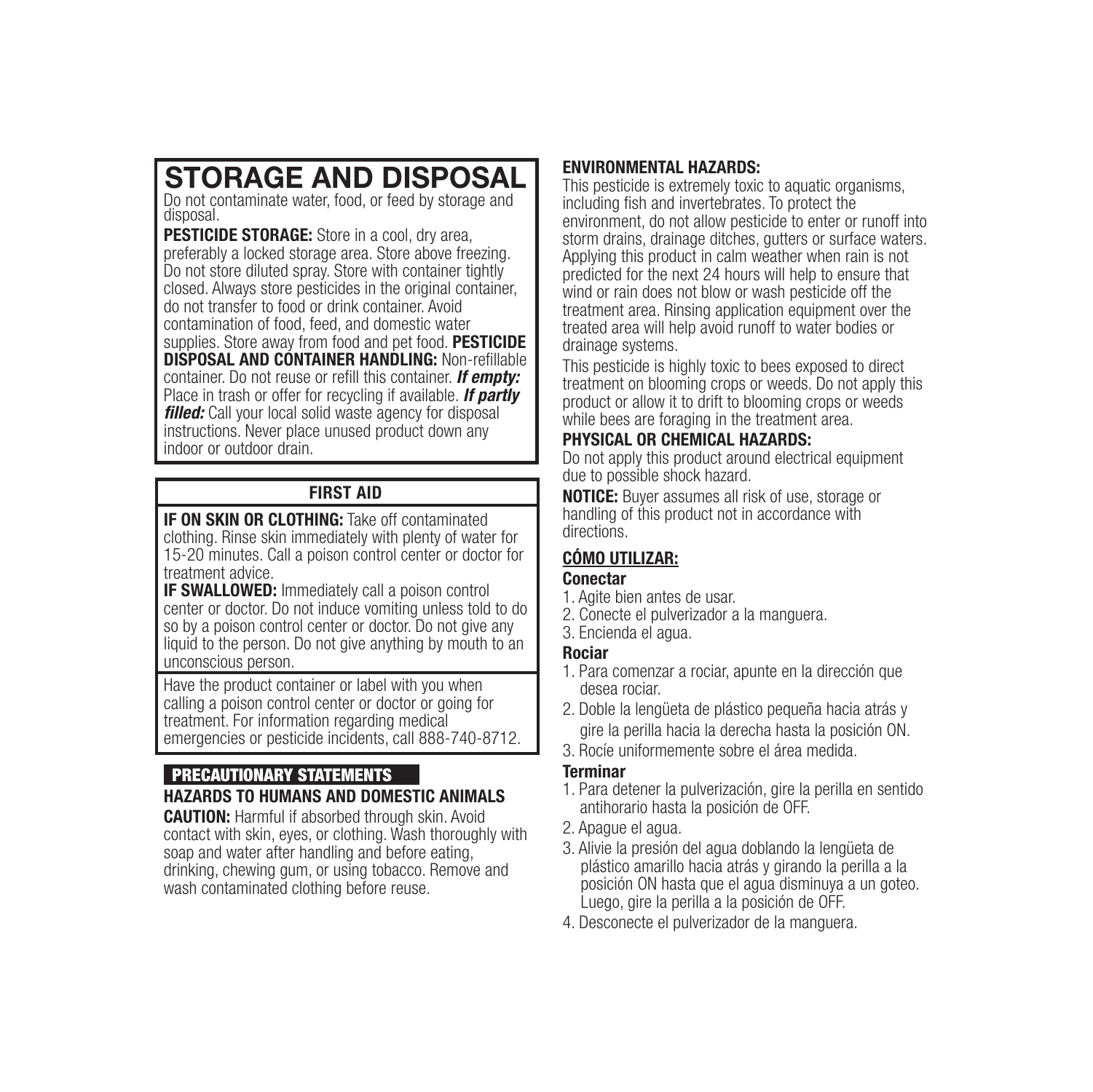## ALMACENAMIENTO Y DESECHO:

No contamine el agua, los alimentos ni el forraje al almacenar o desechar.

ALMACENAJE DEL PESTICIDA: Almacene en un área seca y fresca, preferiblemente asegurada. Almacene por encima del punto de congelación. No almacene el aerosol diluido. Almacene con el envase firmemente cerrado. Siempre almacene los pesticidas en su envase original, no transfiera a un envase de alimentos o bebidas. Evite la contaminación de los productos alimenticios, el forraje y los suministros de agua domésticos. Almacene alejado de alimentos para<br>humanos y mascotas. **DESECHO DEL PESTICIDA Y MANIPULACIÓN DEL ENVASE:** Envase no rellenable.<br>No reutilice ni rellene este envase. *Si está vacío:* Colóquelo en la basura u ofrézcalo para reciclaje si está<br>disponible. Si está parcialmente lleno: Hame a la disponible. *Si está parcialmente lleno:* Llame a la agencia de desechos sólidos local para las instrucciones de desecho. Nunca vierta el producto sin usar en un desagüe de interiores o exteriores.

## PRIMEROS AUXILIOS

## SI ENTRA EN CONTACTO CON LA PIEL O LA ROPA:

Retire la ropa contaminada. Enjuague la piel inmediatamente con abundante agua durante 15-20 minutos. Llame a un centro para el control del envenenamiento o a un médico para recibir orientación sobre el tratamiento.

SI SE INGIERE: - No induzca el vómito a menos que así se lo haya ordenado un centro para el control de envenenamiento o unmédico. No administre ningún líquido a la persona. No administre nada por la boca a una persona inconsciente.

Tenga consigo el envase o la etiqueta del producto cuando llame a un centro de control de envenenamiento, a un médico o vaya a recibir tratamiento. Para obtener más información en relación con emergencias de carácter médico o incidentes con pesticidas, llame al 1-888-740-8712.

## ENUNCIADOS DE PRECAUCIÓN PELIGROS PARA LOS SERES HUMANOS Y LOS

# ANIMALES DOMÉSTICOS

PRECAUCIÓN: Dañino si se absorbe a través de la piel. Evite el contacto con los ojos, la piel o la ropa. Lávese muy bien con agua y jabón después de manipular el producto y antes de comer, beber, usar goma de mascar o tabaco. Retire la ropa contaminada y lávela antes de volvérsela a poner.

RIESGOS PARA EL AMBIENTE: Este pesticida es extremadamente tóxico para los organismos acuáticos, incluyendo los peces y los invertebrados. Para proteger el ambiente, no permita que el pesticida ingrese ni se desplace hacia desagües pluviales, zanjas de drenaje, canaletas o aquas superficiales. Aplicar este producto cuando el clima esté en calma y no haya predicción de lluvia, durante las 24 horas siguientes, contribuirá a lograr que el viento o la lluvia no esparzan ni arrastren el pesticida del área de tratamiento. Enjuagar el equipo de aplicación sobre el área tratada contribuirá a evitar la escorrentía hacia cuerpos de agua o sistemas de drenaje.<br>Escorrentía hacia cuerpos de agua o sistemas de drenaje. **IS** Este producto es altamente tóxico para las abejas expuestas al tratamiento directo en cultivos en floración o malezas. No aplique este producto ni permita que se transfiera a los cultivos en floración ni a la maleza mientras las abejas se encuentren en el área de tratamiento.

RIESGOS FÍSICOS O QUÍMICOS: No aplique este producto dentro ni sobre equipos eléctricos debido a la posibilidad de descarga eléctrica.

AVISO: El comprador asume todos los riesgos del uso, almacenaje o manipulación de este producto que no estén de acuerdo con las instrucciones.